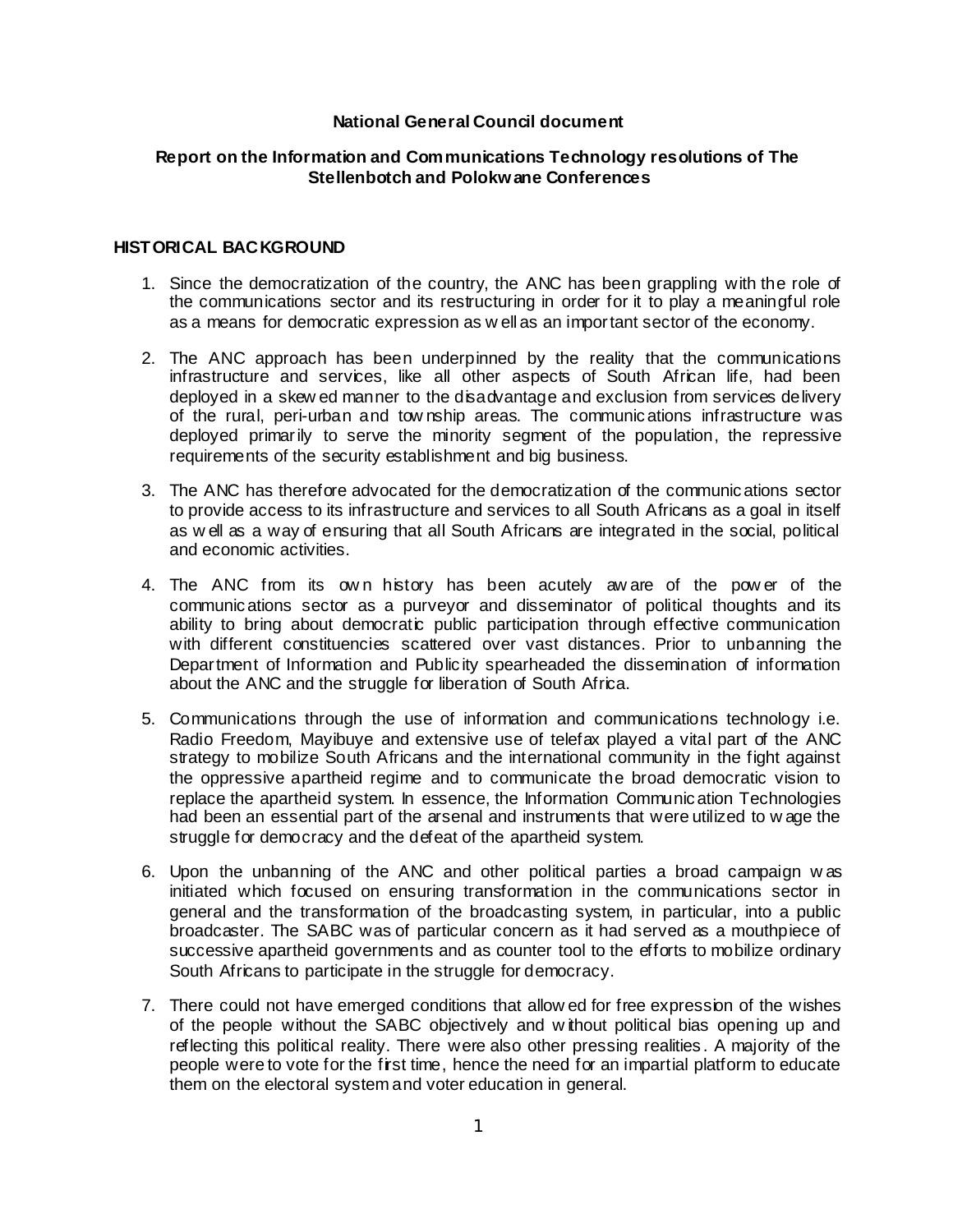- 8. The emergence of the Community Sector of broadcasting provided an additional platform to involve communities in the political developments ushering in democracy. The ANC advocated for the licencing of these new community stations and actively sought to help different initiatives establish these community stations through training.
- 9. The Free and Fair Campaign played a pivotal role in galvanizing popular support for the transformation of the SABC and the introduction of community media. The Free and Fair Campaign w as preceded by the Jabulani Freedom of the Airw aves Conference that was organised by the ANC in 1992. The Jabulani Conference w as pivotal in synthesizing thoughts about the future dispensation. The three tier system of broadcasting consisting of the public, community and commercial subsectors, as currently structured, emanates in the main from the outcomes of the Jabulani Freedom of the Airw aves Conference.
- 10. Just as the restructuring of the SABC was important in view of the need for an impartial broadcaster during the build-up leading to the first democratic elections, the establishment of an independent regulatory authority became crucial in leveling the playing fields. The Independent Broadcasting Authority of South Africa w as therefore established in 1993 and mandated with the regulation of the broadcasting sector. Amongst its first task w as to conduct a Triple Inquiry into the protection and viability of the public broadcaster, cross media ow nership and control as w ell as the extent of local content in the South African broadcasting system.
- 11. In the telecommunications sector this w as the period of the emergence of mobile telephony and there w as an overriding need to halt the then plans of the apartheid regime to deny the public sector any involvement in the new technology as well as to deny any future prospects of involvement of the historically disadvantaged in the mobile sector. Through ANC interventions Telkom got a substantial part of the new business through 50% equity in Vodacom and the mobile sector was forced to utilize the netw ork of Telkom in significant parts of their operations.
- 12. The ANC initiated The Centre for the Development of Information and Telecommunications Policy (CDITP) and mandated it to serve as a think tank for the development of ICT policy, skills development and training to fast track the deployment of the historically disadvantaged individuals in government departments and state owned entities. The CDITP w as also charged with mobilising civil society to participate in policy debates about social transformation and w as pivotal in the establishment of the National Telecommunications Forum as w ell as the Black IT Forum.
- 13. At a policy level, ANC's desired ends were outlined in the RDP programme as a universal service and access to postal, telecommunications and broadcasting sectors by all South Africans. The concept of universal service and access contained tw o principles of the extension, and therefore availability, of basic infrastructure to all South Africans irrespective of w here they are found and importantly the availability of affordable services on that infrastructure.
- 14. To this end the Universal Service Agency of South Africa w as established to spearhead universal access, supported by the Universal Service Fund which collected contributions from industry players. Policy also encouraged the entry and participation of the previously disadvantaged in the ownership and management of entities in the telecommunications, broadcasting and postal services. A minimum threshold of 20% ow nership by the previously disadvantaged w as imposed in the communications sector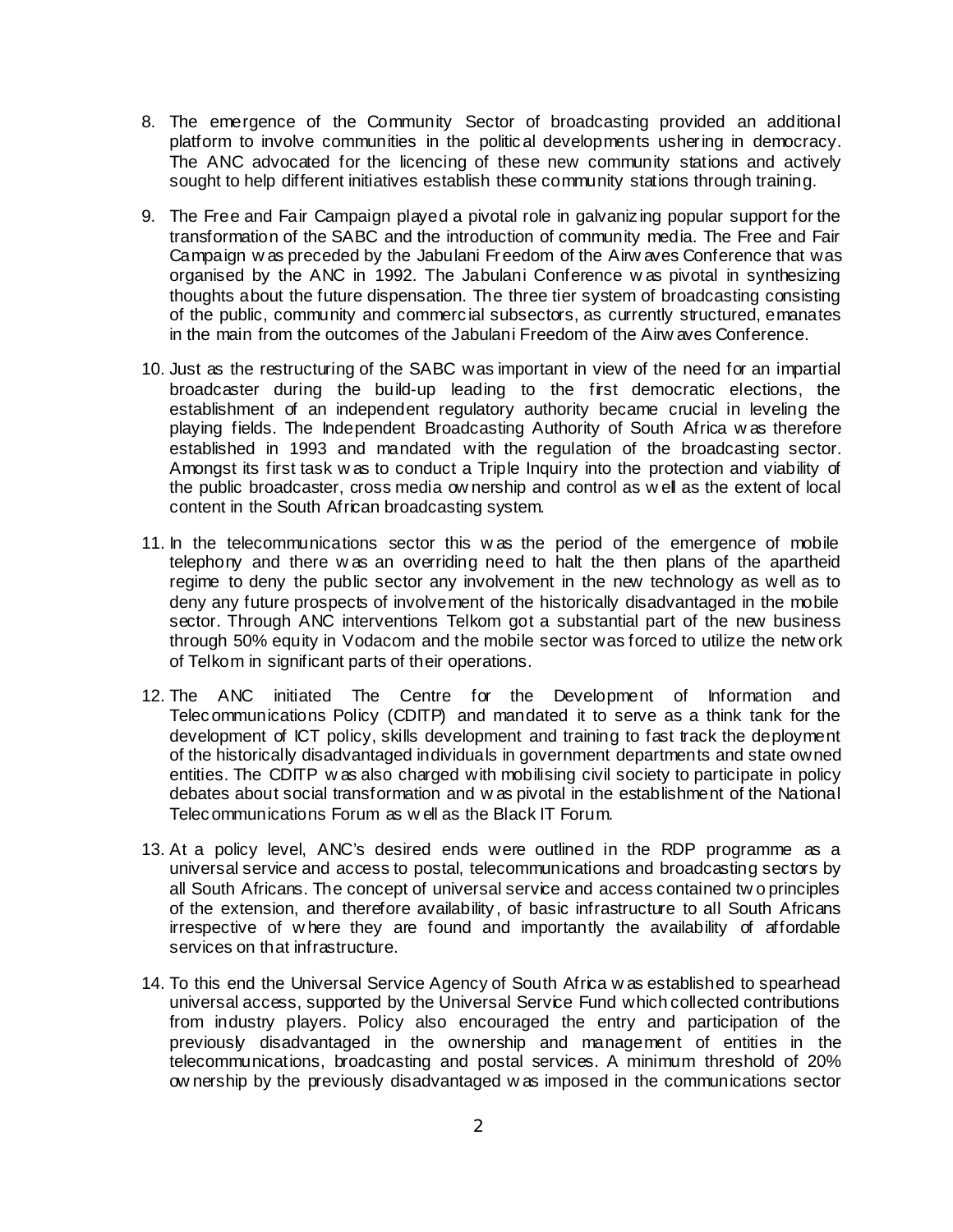years before there was consideration of the Black Economic Empow erment Act as well as the Empow erment Codes.

- 15. To provide for statutory framew ork for the regulation and management of the information and communication technology sector compliant w ith the interim constitution meant the need to repeal the apartheid era laws and regulations, the redefinition of the mandates and roles as well the restructuring of the State Ow ned Entities. The ANC government oversaw participatory processes including green and w hite papers for the development of the new policies and law s in the broadcasting, telecommunications and postal sector.
- 16. Soon after the RDP programme w as embarked upon, it became clear that all parastatals in the communications sector could not fulfill their roles in a sustainable manner. A model based on self-financing w as questioned as one state ow ned entity after another failed to meet the new obligations. Telkom reneged on its extensive netw ork roll-out in the rural, peri-urban and tow nship areas thus again leaving millions in these areas without any connectivity. The SABC went into a R600m financial crisis due to its restructuring and extension of its mandate, thus leaving millions w ithout coverage and content in preferred languages. The South African Post Office also faced a similar order of financial problems and reneged on its new obligations to roll out postal outlets to areas previously not served.

## **THE STELLENBOSCH CONFERENCE RESOLUTIONS**

- 17. The 2002 ANC Conference in Stellenbosch came against the backdrop of the sector that had been fundamentally changed since the advent of democracy but w hich displayed many of the inherent and imbedded features of the past. It is against this backdrop that an extensive resolution on the communications sector w as debated and adopted in the 2002 ANC National Conference in Stellenbosch.
- 18. The Stellenbosch Conference recognised the increasing role of innovation-led growth in successful modern economies and the threat posed by inadequate investment in the drivers of innovation, in particular research and development, thereby risking the loss of key know ledge upon w hich our strategic industries are anchored.
- 19. It further identified the key role of the State in developing a national platform for research and development. The conference resolved that we should:
	- commit to a long-term research and development strategy, w hich w ill address the historical distortions in our human resources in science and technology;
	- support innovation in the context of economic growth and social development through appropriate incentives and encourage long term strategic research and development;
	- align governance structures for state-ow ned institutions with a strong technology mandate with such an integrated strategy; and
	- explores the prospect of small-scale digital manufacturing which can be easily accessed by small and medium sized enterprises.

20. On Organisational Communication, the Conference resolved, amongst others, that;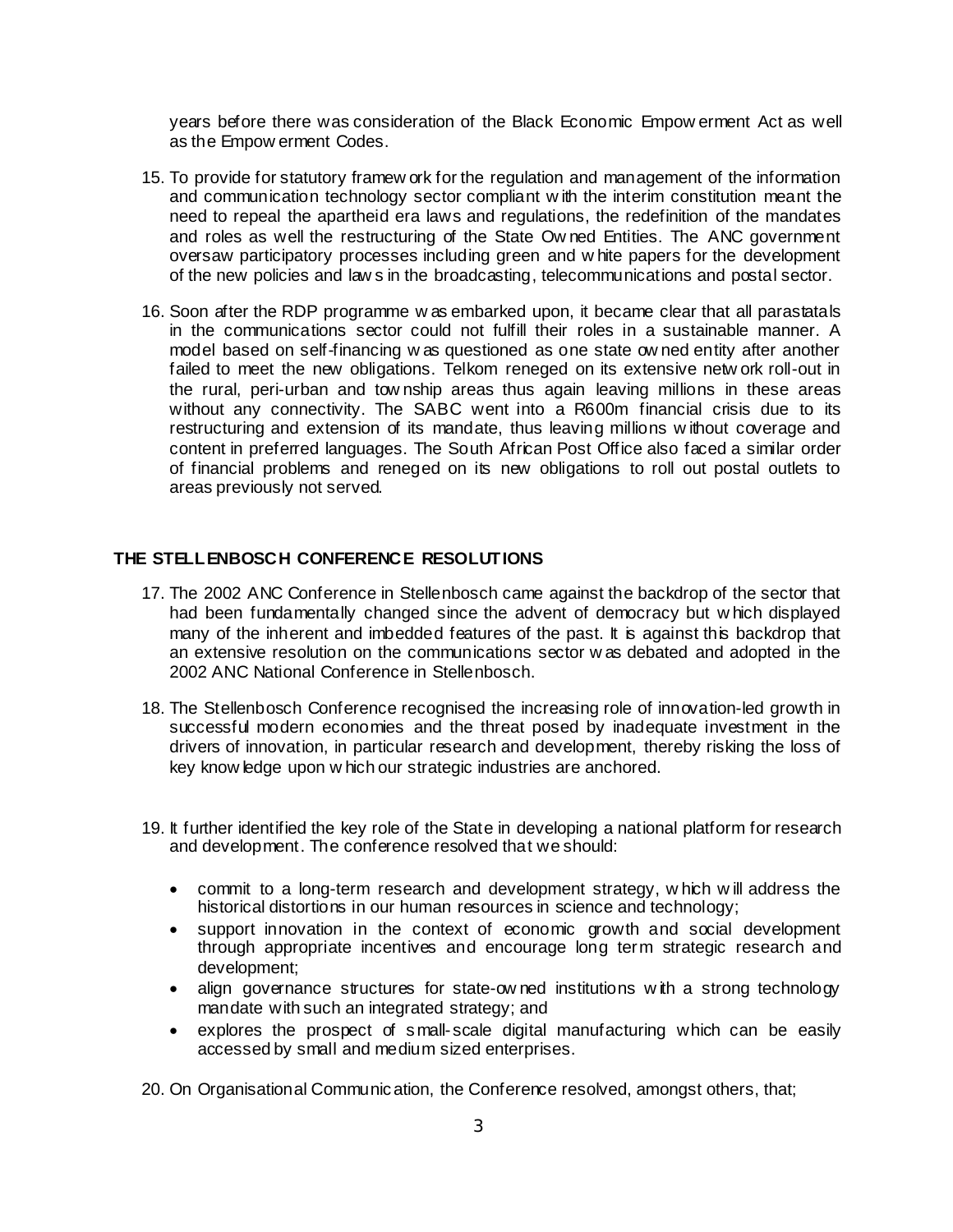- we should ensure continuous development of policies that promote universal availability of and access to ICT's and ICT-based services, and to this end to establish an ICT policy forum of the ANC with a research and review mechanism;
- we must urgently establish a media and communication forum where cadres deployed in various sectors can interact and provide regular reports on transformation issues;
- local government and ANC structures should actively promote and assist local communities, especially in rural areas, to apply for community radio licenses and the establishment of community newspapers taking advantage of the opportunities offered through the Media Development and Diversity Agency;
- government should increase access of the Information and Communication and Technology sector to previously disadvantaged communities and encourage coordination of existing ICT initiatives such as tele-centres, Multi-Purpose Community Centres, as well as raise public aw areness on ICT and its impact on human development; and that
- government should promote diverse ow nership and control of the country's media in all its forms.
- 21. The Stellenbosch Conference even set benchmarks on the resolutions on communication. It said;

# A. **Internal Communication Machinery**

- 22. Within 6 months all ANC offices at provincial and regional level should be fully equipped and networked w ith national office for better and improved communication.
- 23. All branches of the ANC should be online w ithin 5 years.

# **B. Training and Capacity Building**

24. A mechanism for establishing a media institute must be in place w ithin 6 months and with regard to the ICT forum and the media and communication forum this should be convened within the first 6 months of 2003.

## **D. Government**

- 25. By 2014 all municipal areas must have community radio stations and publications.
- 26. By 2014, all local communities should have access to information and communication technology.

## **E. Broadcasting**

- 27. Over the next tw o years a national youth radio station should be established.
- 28. A dedicated parliamentary radio and TV channels must be established within the next tw o years
- 29. Within five years, the public broadcaster must ensure that its programming should be mainly local content and sensitive to gender culture and the w ell-being of children.
- 30. In the next budget, funds should be allocated to establish the regional TV stations of the public broadcaster in line with the MTEF.

# **2007 POLOKWANE CONFERENCE**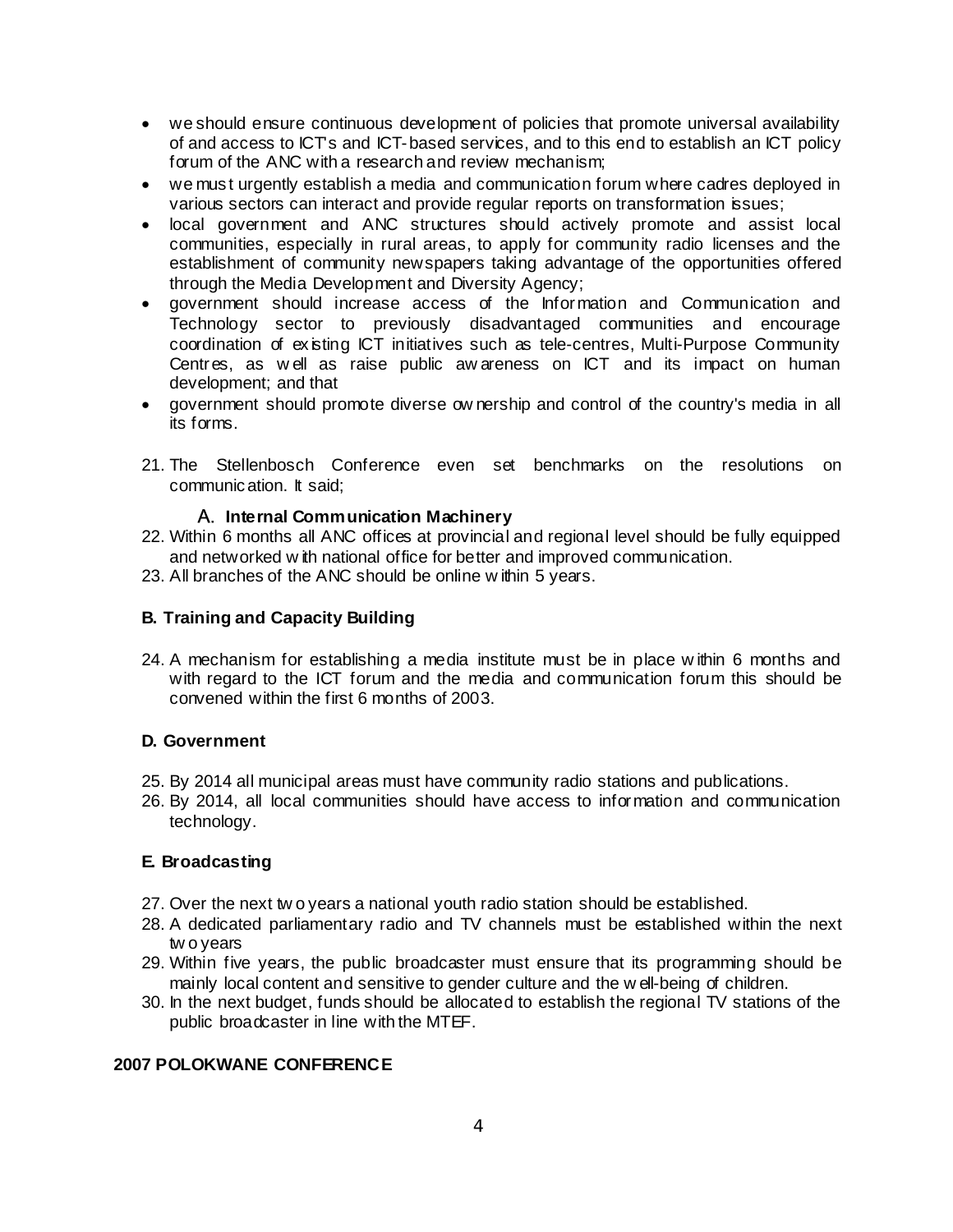- 31. The  $52<sup>nd</sup>$  Polokwane Conference which took place in 2007 endorsed the resolutions of the Stellenbotch Conference and further expressed concern at the slow pace of implementation in other aspects.
- 32. The Polokw ane Conference added that; w ith regard to the ICT sector the Conference recognised the need to continuously strengthen the capacity of the independent communications regulatory body (ICASA) in light of the changing technological and market environments.

### **ASSESSM ENT OF IMPLEMENTATION CONFERENCE RESOLUTIONS**

33. This section analyses the extent to which Stellenbosch and Polokw ane Resolutions were implemented, how far they relate to the previous conference.

#### **On the resolution about developing a Research and Development Strategy**

- 34. A Research and Development strategy has been adopted by government. Its key focus is on improving the national system of innovation (NSI). This strategy also supports the increase in the allocation of funding for research and development beyond 1% of GDP. Strategies to deal w ith Intellectual Property Rights from innovations emanating from publicly funded research w ere also developed.
- 35. Research driven developmental focus that increases allocations to research and development, corrects distortions in Human Capital production, aligns state ow ned entities and establishes small enterprise digital production supported through incubation centres are part of the implementation of this strategy. How ever distortions in the Human Capital Development environment still continue especially on the production of black science professionals and technicians.
- 36. Most of our science professionals and technicians are aging and w hite. More needs to be done to improve this situation especially in funding research and promoting black scientists. The fundamental challenge remains the inability of the school system to produce enough science oriented students, the non availability of structured technical education system in the past, the exorbitant costs of university education, and the high drop out rates at university levels. Many interventions have been implemented in the education system to deal with these twin challenges.

#### **37. Resolution on Universal Access and Services**

- 38. Great strides have been taken to implement this resolution including the development of specific policies, regulations and licence conditions for the telecommunications, broadcasting and postal sectors. All policies and statutes enshrine the right of all South Africans to universal service and access. Government has provided financial support to state ow ned entities as w ell as the community radio stations as a way of mitigating the financial burden imposed by the extension of the mandate.
- 39. A number of new entrants have also been licensed in the telecommunications and broadcasting sectors as part of the effort of extending services beyond those provided by the public sector. Despite these achievements the country is still very far from achieving its goal of universal access to services. The country has build over 148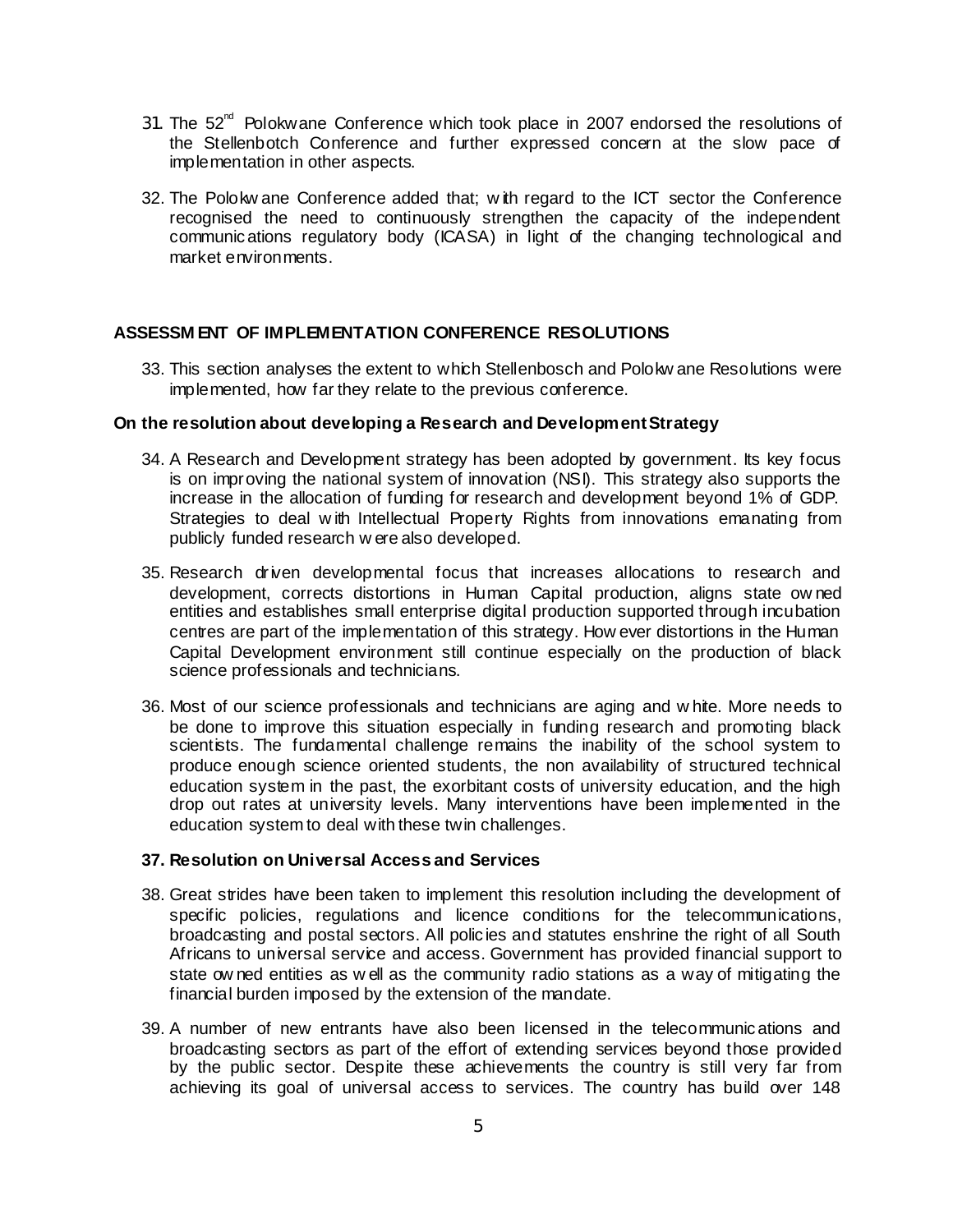Telecentres in the past 15 years. The service provisioning centres like the Multipurpose Centres and the Telecentres continue in an uncoordinated manner and a significant number of them are not networked and connected to services.

- 40. Media diversity in terms of print has not moved an inch towards the diversity that the conference resolutions demanded. This is in contrast w ith significant strides in the establishment of community radio stations across the country.
- 41. The model to achieve Universal Service and Access has achieved mixed results impacted upon by financial considerations and economic activity. Private operators do not have any incentives to target those they do not perceive as worthwhile markets whereas the public sector, also in the main using commercial revenues to extend services, does not have the necessary financial means to roll out these services. This leaves millions of South Africans w ithout any infrastructure and services.
- 42. The majority of these South Africans are in rural areas. The state should be mandated to come up w ith a Universal Service and Access policy to address the ICT services backlog in our country. Policy should also take into consideration that the focus is no longer on basic services but access to infrastructure and services that make it possible to access government, community and private business.

## **On Training and Capacity Building in the ICT Skills**,

- 43. The Institute for Satellite and Software Applications, the Electronic Media Institute of South Africa and the Meraka Institutes have been established targeting historically disadvantaged individuals in a targeted effort to boost the skills output in the ICT environment. Several private sector institutes have also been initiated in support of the goal of increasing technical skills in the country. Furthermore many private companies have opened their doors to thousands of interns as part of the effort of preparing them as practitioners in the ICT space.
- 44. It is further proposed that alignment in the production by universities including Universities of Technologies, technical colleges (FET) to produce industry ready personnel must be accelerated.
- 45. Despite all the efforts South Africa is not producing enough engineers, technicians and practitioners in the ICT sector. It is conservatively estimated that 15000 trained and high level skills are required by the local industry over and above those absorbed in the sector.
- 46. The importance of the sector now and in the future w arrants a serious consideration of the need for the development of a multiyear, multifaceted Skills Development Plan to produce the required high level skills.

# **The resolution on Establishment of Media Communications and ICTs Forums**

47. The ANC has established the Communications and ICT Forum which met for the first time in June 2009 in Esselen Park. Furthermore, these forums recommended certain policies for adoption by the ANC and therefore government in order to address the current challenges.

## **All municipalities should have a community radio station and community newspaper, all communities to have access to ICTs by 2014**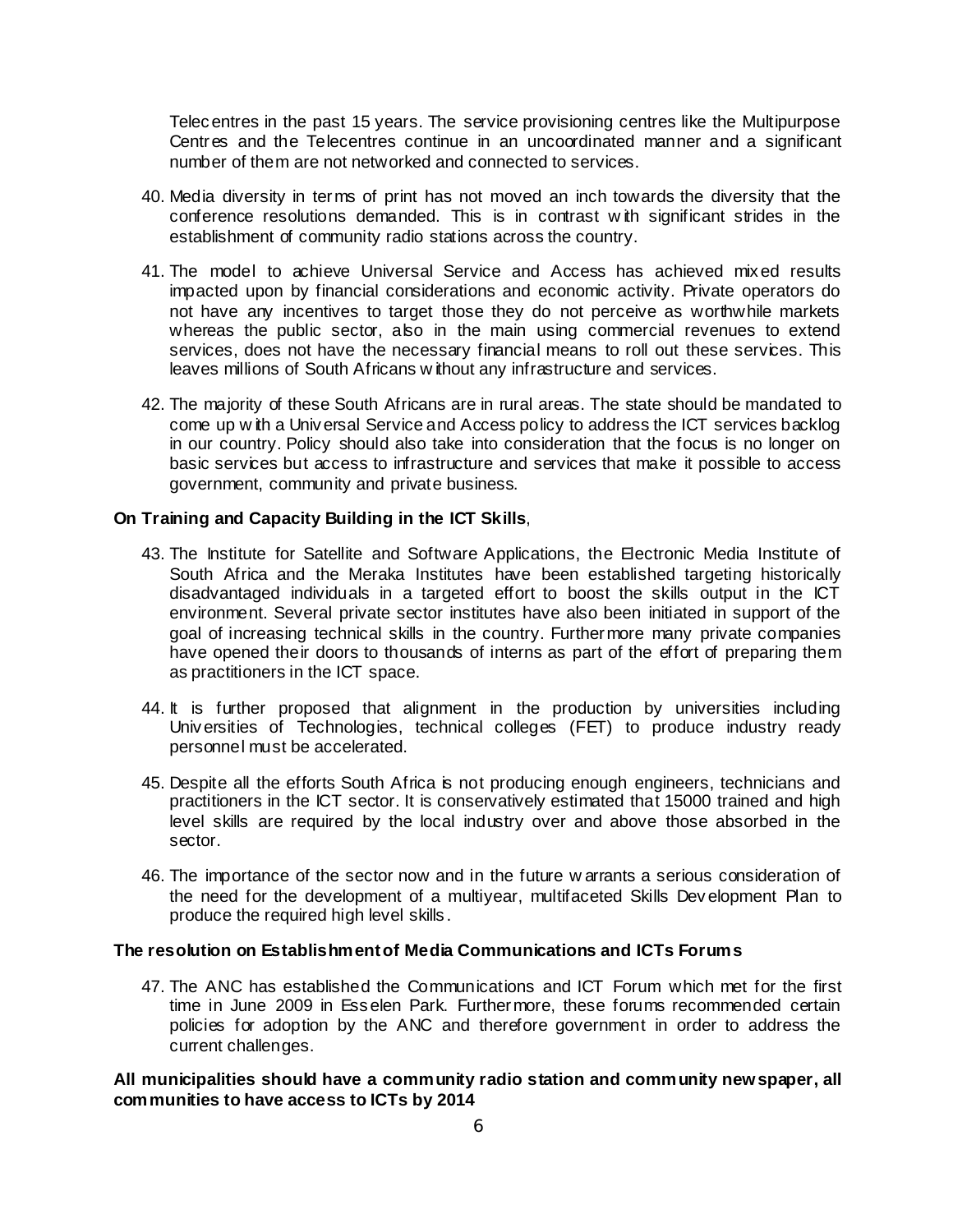- 48. Over 127 Community Radio Stations have been licenced since 1994, over 100 of these are operating. About 90-110 municipalities are w ithout a community radio station. Biggest challenges facing the community sector are the lack of training to run the stations, the lack of advertising and commercial support, high transmission costs, programming that is not relevant to local communities and the lack of effective community ownership and participations.
- 49. Few if any Municipalities have working relationships w ith community stations and fewer still are supporting them. Very few community newspapers have been established. In fact, most of the existing community new spapers are owned by the big media groups such as Caxton and Naspers. The expansion of the ICT infrastructure to reach all municipalities will not be realised by 2014 unless a targeted campaign is initiated.
- 50. Community media offers a platform for community involvement in matters important to their communities. They also serve as an outlet for community feelings and view s. The movement must prioritise community radio stations and use the space they offer to deepen its links with communities.

## **The Resolution on the establishment of a national youth radio service, dedicated TV and Radio parliamentary channels, predominant local content and regional television channels.**

- 51. These resolutions have not been implemented fully. In terms of television services, it is anticipated that the advent of digitization w ill enable the establishment of a fully fledged parliamentary channel as well as the provision of channels reflective of provinces and regions. This process w ill also take into account the advent of community television which w ill cater for local and district communities.
- 52. The fundamental challenge remains the funding structure of the public broadcasting services and the attendant inability of the SABC to fund these services. If these services are important policy must resolve the funding question paving the w ay fro the state to deliver in the near future.
- 53. On the resolution regarding the Sentech, the state has maintained Sentech as a national strategic asset and continues to be an important body that provides signal distribution broadcasters including community radio in the country. Sentech is key in the roll-out of the digital signal. The State has funded Sentech over the past three (3) year in order to roll-out the digital signal before the 2015 international deadline.

## **On the SABC public funding of up to 60% of SABC needs.**

- 54. Public contributions to the revenues of the SABC still remain at about 20% and the 60% percent quota called for by the resolution remains a distant possibility w ith profound impact on the nature and extent of services provided by the SABC. In essence the SABC output remains commercial programming aimed at getting viewers w hom it sells to the advertisers in a vicious circle that leaves no room for developmental programming.
- 55. Except for the new s and current affairs programming, prime time, when most people are view ing, is devoted to entertainment. Since this resolution, the SABC's financial situation has gone for bad to w orse requiring a government bail out to the tune of R1.4bn because of financial losses as a result of internal governance challenges. Furthermore the country is facing a funding challenge of more than R4 Billion for the migration of our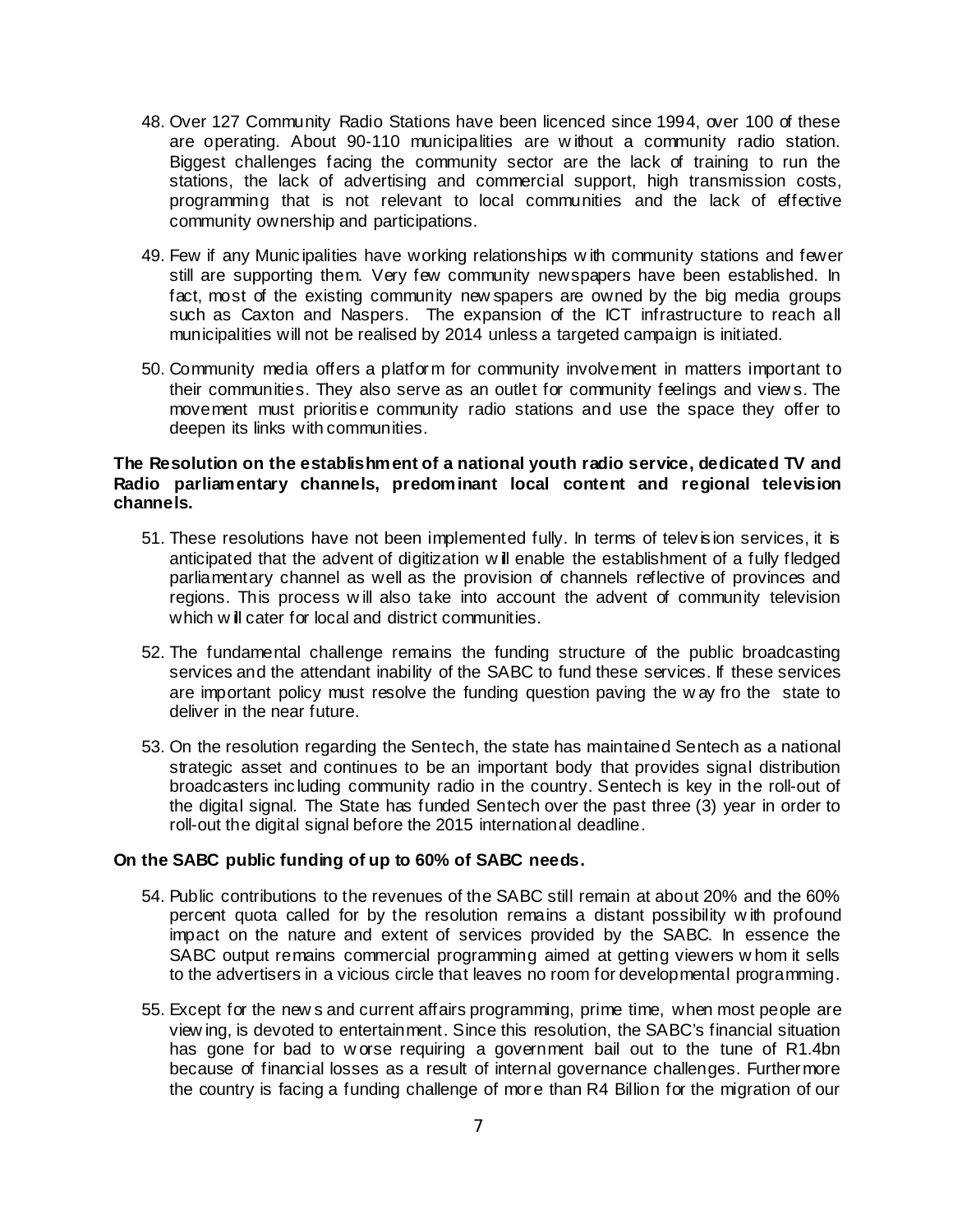broadcasting system from analogue to digital systems on top of the funding challenge of maintaining a relevant SABC.

- 56. There is an overriding need for a serious assessment of the role, mandate, structure, services and funding of the public broadcasting system in the digital age. As indicated the digital migration process provides an opportunity for the public broadcasting system to better deliver on the needs of the public but this could not be achieved utilizing methodologies and approaches of the analog environment. Serving the public better requires adequate funding in an environment w here the economy is grow ing at a constant pace and therefore precluding the emergence of new advertisers to sustain new channels.
- 57. On the resolution about, the public broadcaster local content programming, gender, culture and the well-being of children. The SABC continues to make great progress on these issues. Content for youth and children is broadcast on radio and television. The local content has reached over 55% of the total content of the public broadcaster. However gender programming has not been assessed and there is a need for the SABC and government to track and publish the nature and amount of programming devoted to women and gender issues.

#### **ICT Sector Challenges and Recommendations**

- 58. In summary, the A NC ICT Communication Forum at its meetings in 2009 and 2010 characterized the ICT sector challenges as follows:
- 59. That the sector lacks a coherent National ICT Policy that support the developmental path for the benefit of our people, especially the historically disadvantaged and those in the rural areas of our country. In addition, the ICT programmes currently pursued by different tiers of government are uncoordinated, do not w ork in tandem and at times have conflicting objectives.
- 60. This situation is also compounded by institutional misalignment, duplication of mandates of government departments, tiers of government, State Owned Enterprises and agencies. Therefore the situation contributes to the failure to bridge the digital divide and the perpetuation of a situation in w hich significant numbers of people do not have access to government, government services and information communication technologies.
- 61. The lack of coherent interoperable netw orks and services at the various tiers of government, preventing the emergence of a single online window to access automated government services to citizens, is a symptom of problems of misalignment of priorities and misdirected state interventions at the various tiers of government.
- 62. There is as yet no systematic plan within government to achieve the online automated government services. Each department, agency, tier of government is operating in silo mode resulting in a considerable cost to the taxpayers. Beyond savings that w ill result from a structured approach to the deployment of the ICT's, the emergency of a policy framew ork will make collaboration by various entities in the public sector possible. It will provide a shared vision around w hich all can be mobilised and activated.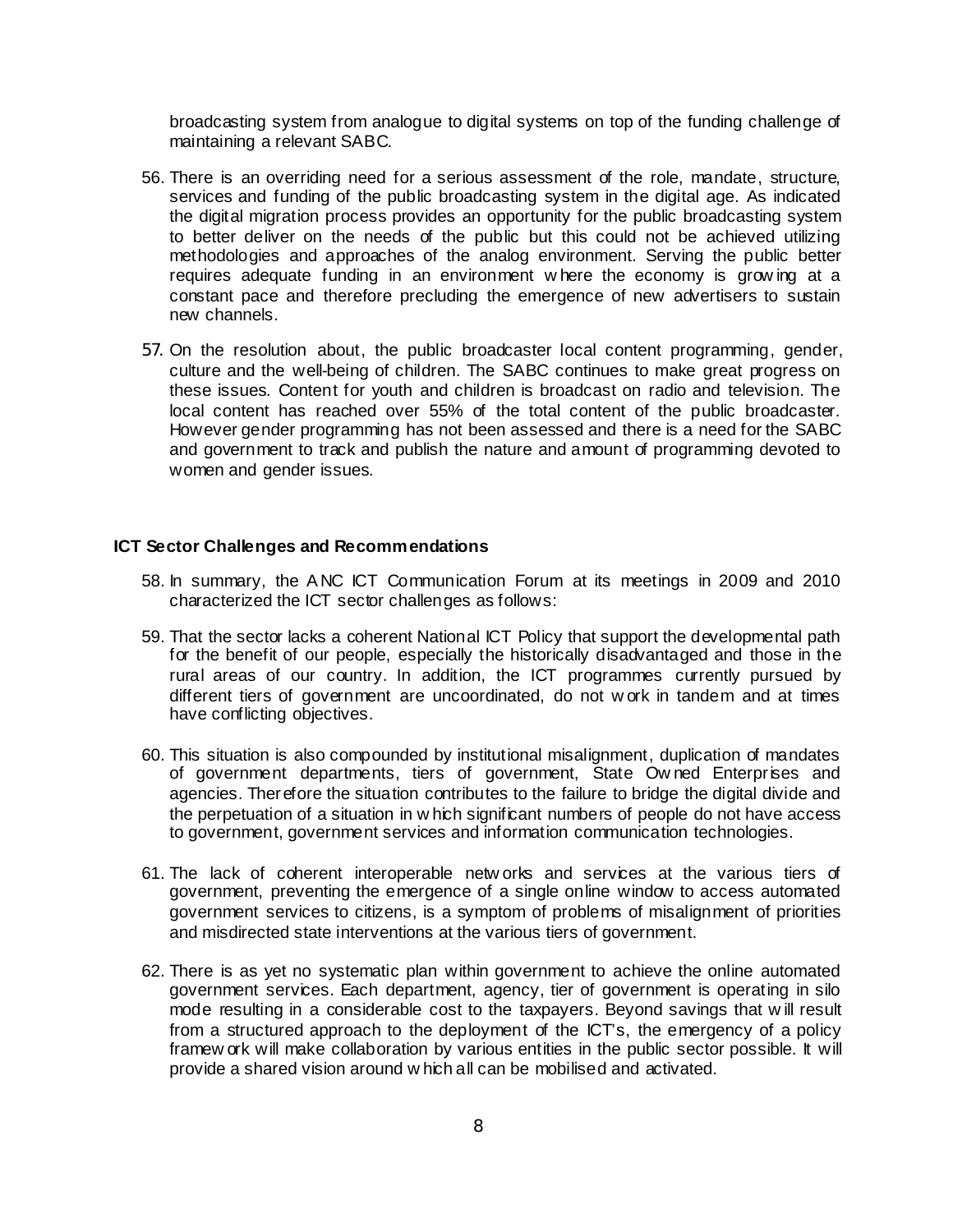- 63. Regulatory weaknesses, inconsistency and policy misinterpretations, resulting in the decisions that favour the industry over national developmental goals, poor oversight, exorbitant and predatory prices were identified as characteristic of the country's regulated sector. The relationship betw een the regulator and the sector is symptomatic of a situation described in other jurisdictions as regulatory capture, meaning that private interest as opposed to public needs and good are the outcomes of many of regulatory activities.
- 64. In this regard although many aspects of the developmental state like universal service and access have been proclaimed as the objectives of the statutes, these are far from being realised as the regulator turns a blind eye to the non compliance of the operators to their obligations. Lack of leadership, the dearth of skills and a lack of will to take on the industry in pursuit of public interest goals characterise many of the regulator's activities.
- 65. Experience has show n that a weak regulatory framew ork leads to anticompetitive behaviour that hits consumers hard in the pocket as operators collude, overcharge and engage in a host of anticompetitive behaviours. For the take up of ICT's to progress fast, communications tariffs must come dow n and be affordable. A strong effective regulator is the key to ensuring market efficiency.
- 66. Lack of clear programme and path for implementation of developmental goals by the sector, whilst communities face the endless challenges limiting access to communication platforms. In most rural areas communications infrastructure is still a luxury. In the face of unprecedented challenges in the education, health and social spheres, communications is ideally placed to bring needed interventions to those in remote areas. But none of the role players w ould be in a position to afford the roll out of such services to those that need them the most.
- 67. Government and the citizens cannot afford the service charges levied by the operators. The ANC has decided on its 5 key priorities. Yet there is as yet no blue print or coherent consideration as to how the ICT's are to be used to fast track the achievement of these priorities. How can the information communications technologies improve educational and health delivery? How can the ICT's create jobs? How can the ICT's help in rural development? What is the role of the ICT's in combating crime and corruption? ICT's are enablers that must be integrated in all our national campaigns as they make w ork faster and easier to be accessed by all.
- 68. Policies pursued have not eradicated the problems inherited from our apartheid past. The ownership patterns, the deployment of the infrastructure and the skills base are still echoing trends that defined the ICT sector prior to democratisation. Providing an opportunity to all South Africans on an equitable basis will require approaches that w ill fast track transformation in the sector, train new practitioners and provide a skills base that is reflective of the South African population. Important in this regard is the deployment of these technologies in the previously disadvantaged areas in schools, clinics, hospitals, government offices and service delivery points w hich to all practical purposes are not currently connected.
- 69. The ICT sector has often lacked the policy and regulatory leadership to guide the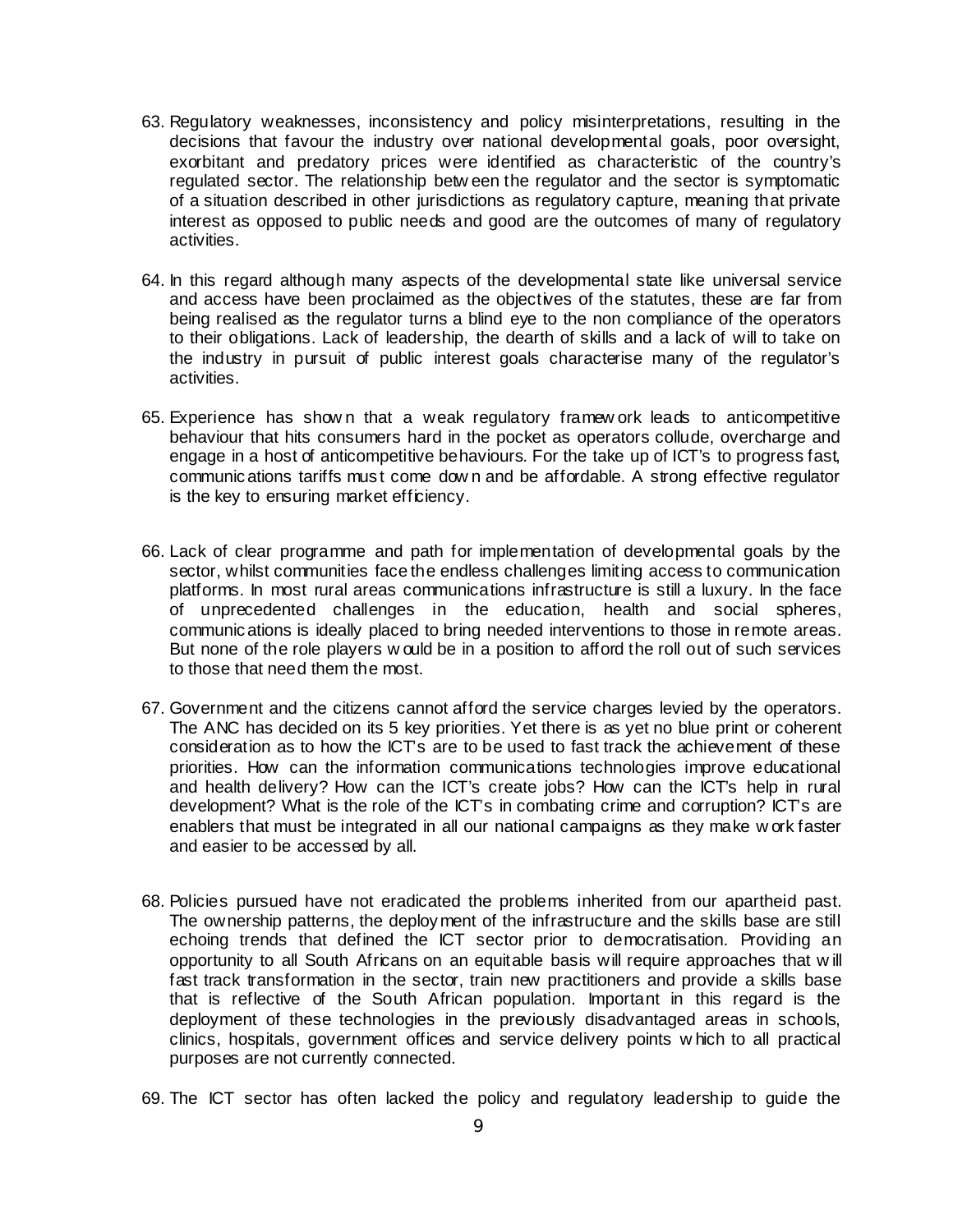development of the sector tow ards recognizing the need to drive a people centred grow th. Evidenced by the failure to pass the BEE ICT Charter, the transformation of the sector for the benefit of the historically disadvantaged individuals has not achieved the goals of growth and redistribution.

- 70. Casualisation of w orkers is rife in this sector, w ithout providing the basic benefits to the workers in this sector, e.g. call centre industry is working against the goal of creating sustainable and decent jobs as per the A NC manifesto. Yet with creative solutions, the ICT sector has a potential to employ high numbers of workers that it currently does.
- 71. The adoption and use of the ICTs in particular the internet and broadband services is slack leading to situation in which South Africa has lost its competitive positioning. Even thought South Africa lead the African continent in terms of telephony penetration in the 90s and internet uptakes South Africa is currently rated at number 12 in Africa.
- 72. We need to attend to the reasons for South Africa's decline in international rankings and other indices measuring the adaptation and uptake, namely:
- There were 4.6m subscriptions to fixed telecommunications services meaning 10 out of 100 South Africans were subscribers. By the end of 2009 only, 4.4m w ere subscribers meaning that now only 9 out of every hundred w ere subscribers to fixed line services.
- Overall estimates are that fixed line services have w itnessed a 54% reduction in call volumes since 2005.
- Slight improvements have been registered in the business lines as well as prepaid services.
- There were 44m subscriptions in 2007 meaning that there were 92 subscriptions for every 100 South Africans. By the end of 2009 there w ere 49m subscriptions meaning that 98 out of every 100 South Africans w ere subscribers.
- 3 Netw ork has not been spectacular. 3G introduced in 2003/2004 financial year. By 2007 there were only 2m subscribers. There were 7 m subscribers by 2007. This means that only 14 out of every 100 South Africans are beneficiaries of this technology. If present trajectory is maintained there w ill be 39 subscribers for every 100 South Africans in 2015.
- There were only 4m dial-up internet users in South Africa in 2007. If the take up pattern continues only 10 out of 100 South Africans w ill be using the internet in 2015.
- Fast speed alw ays on internet take up is even slow er. There were only 500k users of fast speed internet in 2007. This means that only 1 South African out of 100 is a subscriber. Based on present patterns only 2m South Africans will be connected to broadband internet by the year 2015
- Broadcasting has done much better in terms of universality of the services. But about 5m South Africans cannot still receive broadcasting services or some of the broadcasting services.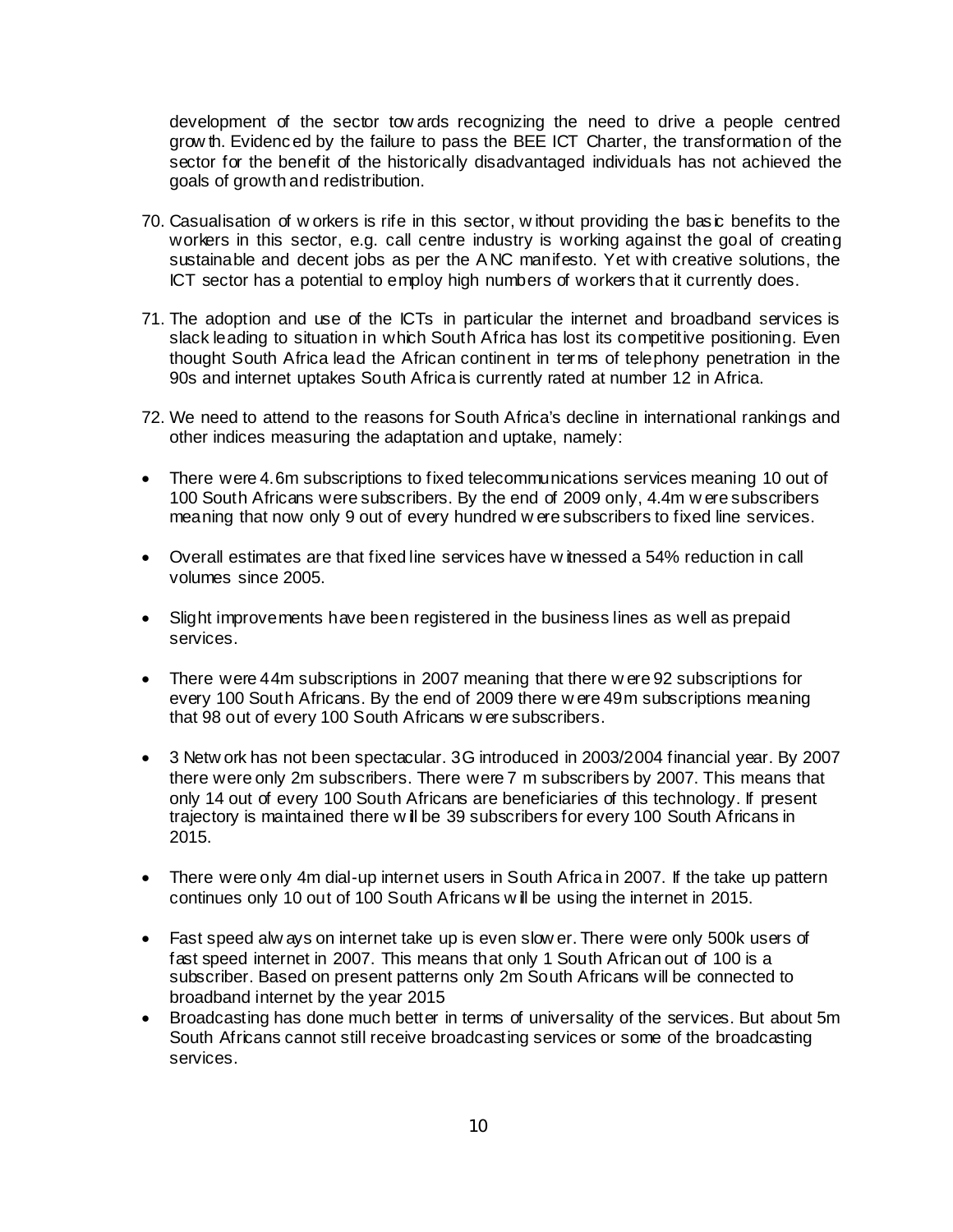• The digital migration is threatening to increase the numbers of those w ho cannot receive the service unless the state subsidizes them.

#### **NEW POLICY RECOMMENDATIONS**

## **STRATEGIC FOCUS OF THE ICT SECTOR**

- 73. The ANC should develop and adopt policies that take into account the strategic role of the ICTs in grow th development, economic investment, government administration democratic governance and service delivery.
- 74. The ANC should pursue policies that promote digital inclusion and prioritise the inclusion of those w ho are outside the information communications technology loop. Such policies would require targeted interventions in the market to correct market failures for the benefit of the excluded, underserved and marginalised sections of the population.
- 75. The ANC should prioritise public sector interventions including state led interventions for the roll out of infrastructure and services in schools, libraries, health centres, public offices and community centres. Such programmes must be geared at meeting real peoples' needs and provide relevance in terms of content and language.
- 76. Policy should prioritise the establishment and empow erment of a new breed of SMMEs to take advantage of the evolutions in the ICT sector and digital economy.
- 77. To achieve the above the above goal the National backbone and infrastructure should be extended to reach every tow n, village and households in the medium to long term. The national backbone connecting all South Africans in a universal manner should of high speed and standard capable of delivering full spectrum of services.
- 78. As an outcome these universally available and accessible netw orks should facilitate the inclusion of all South Africans in the development of the digital economy. This entails all South Africans being able to access educational, health, financial, economical, and other developmental opportunities.
- 79. The ANC should prioritise formal and informal skills development to ensure effective utilisation of ICT resources by all South Africans. The prioritisation of skills development coupled w ith the availability of services will drive the creation of the information society in South Africa. ICT education should form part of the curriculum in all schools and ABET centres.

# **INFRASTRUCTURE CONNECTIVITY AND CONVERGENCE**

- 80. All the above interventions should be consolidated into a single National Broadband Plan that outlines how the country will plan and deliver on all these priorities within the next 15 years. The National Broadband Plan should emphasize Fast Speed Broadband Internet as the future pillar that w ill make it possible for the country to access a full spectrum of services ensuring 100% penetration of business and households.
- 81. The Broadband Plan should include a digital migration plan for the digitisation of government services and inclusion in a single broadband online platform to ensure a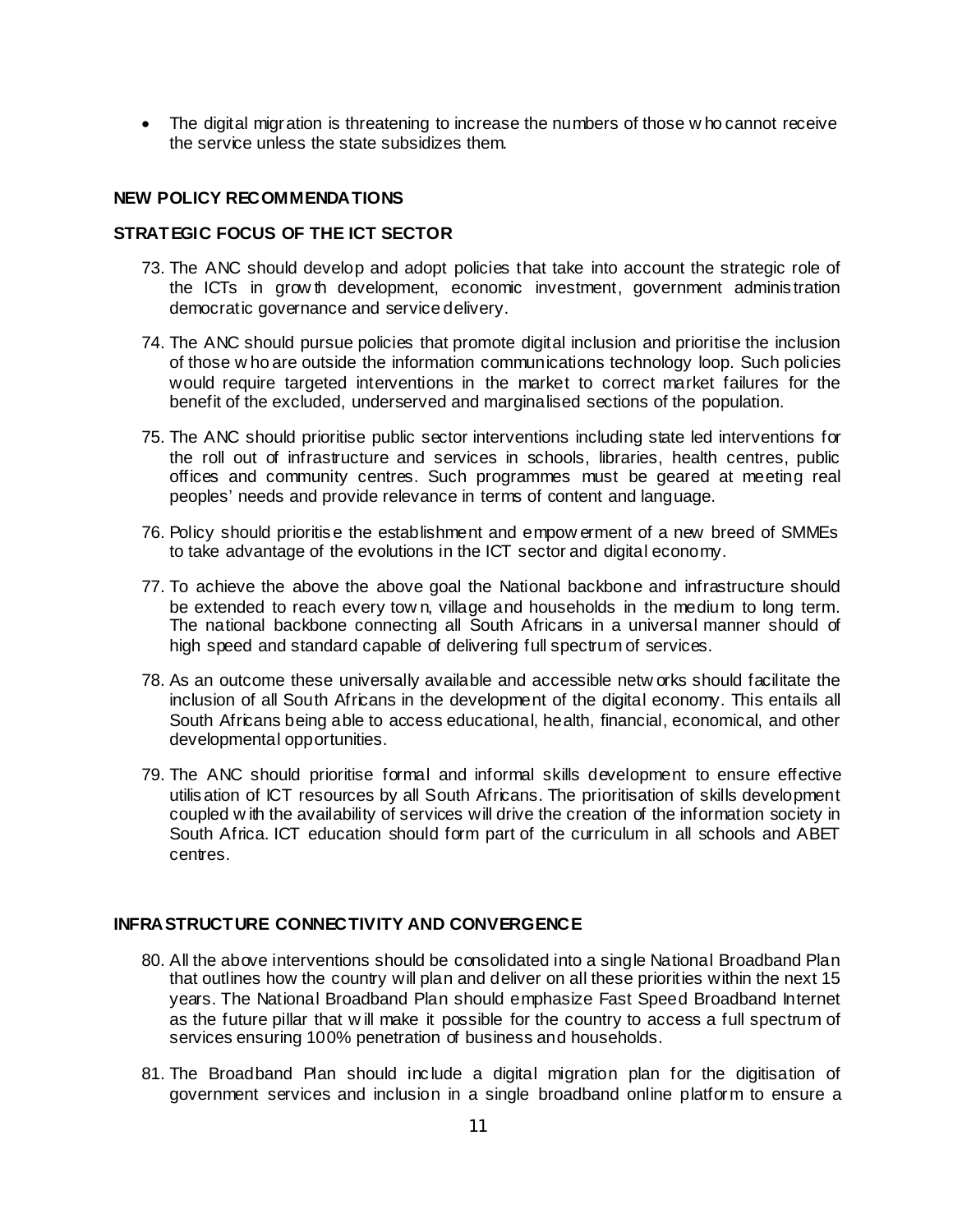single face to the citizens and interoperability w ithin the next 10 years.. Initially at least 3 service areas will be digitized and offered as services on line for each government department at local, provincial and national levels within the first 3 years of the Broadband Plan. As it stands, government has in June 2010 approved a Broadband Policy w hich is taking the country forw ard on this matter.

- 82. The National Broadband Plan encompassing public participation should promote the sense of ow nership by all South Africans including the urban and rural poor. The Broadband Plan should emphasize the role of w omen, youth and people w ith disability.
- 83. Consistent w ith the intention to maximise the value and opportunities provided by ICTs, national policy should accelerate the implementation of convergence. ICASA should fast track the implementation of all existing regulations in terms of the Electronic Communications Act. The approach to convergence should promote the uptake of new technologies that facilitate convergence of telecommunications and broadcasting services such as Mobile TV and IPTV. National policy should also encourage the market to move tow ards 4G to promote the quality of services
- 84. Notw ithstanding the commitment to facilitating convergence, broadcasting should not be compromised; hence anyone who intends to provide broadcasting services should first be licensed. Given the significance of broadcasting as a cultural industry, the ANC should retain the current 20 percent limitation on foreign ow nership in the broadcasting sector
- 85. Linked to the drive towards convergence, a comprehensive national spectrum policy is required. The national spectrum policy should include spectrum audit, licensing, coordination and pricing. This policy should look at asymmetrical licensing framew ork which w ill allow for entities operating in rural areas to participate in the market.
- 86. Related to spectrum management, numbers as a scarce resource should be appropriately managed for the benefit of competition and consumers

#### **Research and Development**.

- 87. South Africa, like many emerging economies, strives to achieve global competitiveness by transforming itself into a know ledge-based economy. The potential for ICTs as both an industrial sector in its own right, as w ell as an enabler for enhancing the competitiveness of other economic sectors cannot be overemphasized. In the South African context, factors that impedes realisation of the full potential of ICTs for socioeconomic grow th and development can be summarised as follows:
- 88. Due to insufficient technological competencies and capabilities, South Africa continues to rely on imported ICT products and services. This has an adverse effect on the grow th of the economy as it w eighs negatively w ith regards to technology balance of payments (i.e. we are importing more than we are exporting, affecting our foreign reserves w ith negative results on the economy). It is important to note that government is the biggest spender in ICT in South Africa.
- 89. Inadequate investment in ICT R&D and innovation results in production of sub-critical mass in advanced ICT skills (human capital) and thus hamper innovation. Pockets of excellence in ICT innovation in South Africa exist, how ever, the current institutional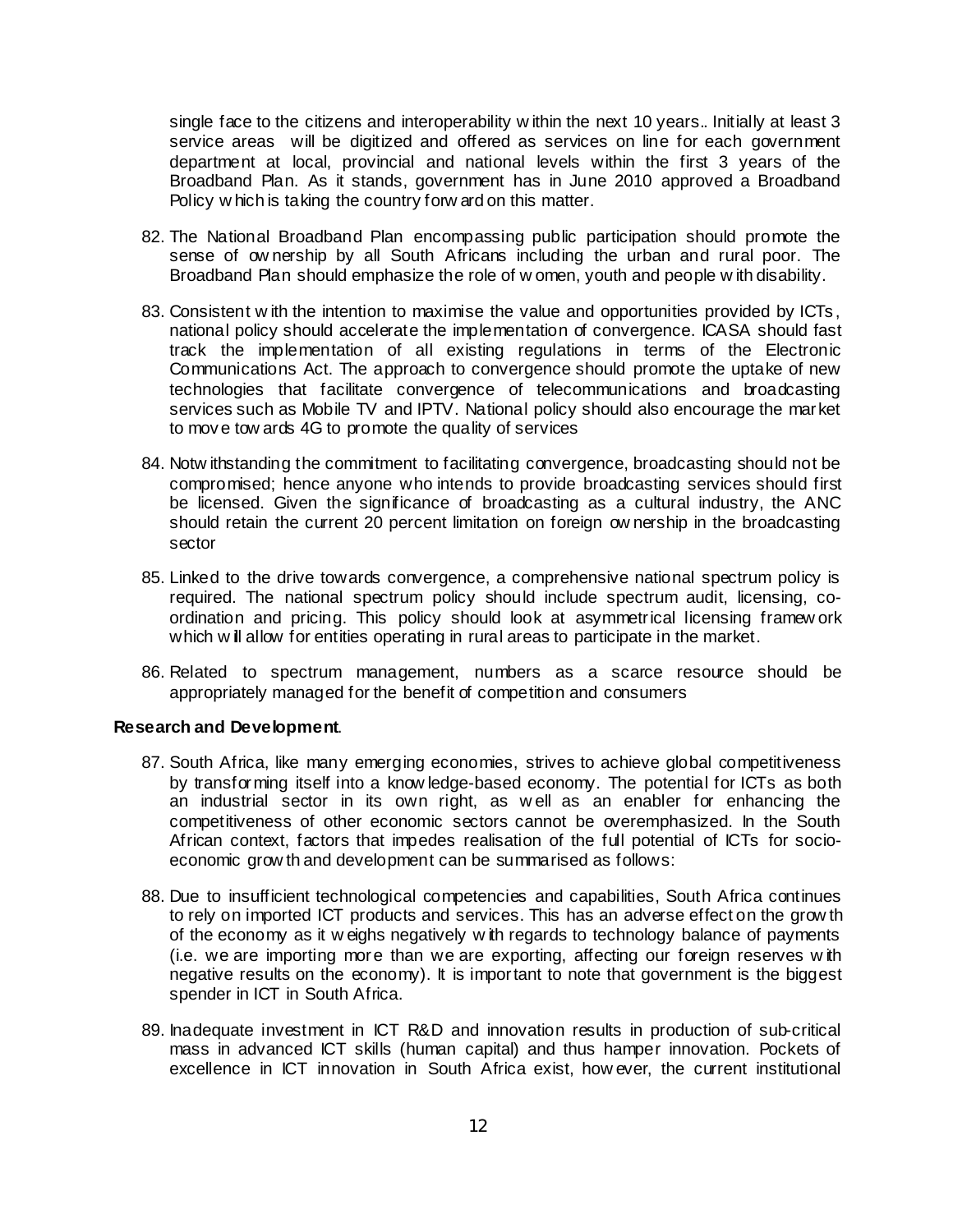mechanisms do not promote expansion and development of new ICT products and services.

- 90. Lack of robust, well coordinated institutional arrangements have led to South Africa losing some of its novel, world-class technology innovations. Examples include Mark Shuttlew orth's innovative internet security solution which was sold to American Company, the co-developer and ow ner of PayPal Online payment solution is a South African w ho now lives abroad, to mention just tw o examples.
- 91. The world's advanced economies achieved what they have today because they had in place systems and policies that ensured that ICT R&D and innovation in particular, and science and technology in general, is adequately nurtured and supported. The competitiveness of these economies can directly be linked to their investments in S&T and ICT. Besides USA, Japan, UK and most EU countries, countries that were economically comparable to - if not worse than - South Africa not so many decades ago, have progressed exponentially because at some stage, they took purposeful and deliberate decisions to invest heavily on S&T and advanced ICT human capital development, infrastructure and appropriate policies and institutional mechanisms.
- 92. Examples of such countries include Sw eden, Finland, South Korea, China, India and Ireland. Other countries who are follow ing suit and are rapidly developing their ICT R&D and innovation capacity are Malaysia, Brazil, Chile, etc.
- 93. Against the backdrop of the National Research and Development Strategy (NRDS), the ICT R&D and innovation strategy was developed to address the above issues. It seeks to create an enabling environment in South Africa for ICT-based R&D and innovation to flourish. It seeks to achieve a marked increase in advanced human resource development in ICT R&D and innovation, to promote w orld class research and build robust innovations chains that w ill result in creation of new high-tech ICT small enterprises and ensure enhanced competitiveness of other priority economic sectors such as manufacturing, agriculture, mining and tourism.
- 94. It identifies specific ICT technology and application domains that are pertinent to addressing socio-economic imperatives of the country and thus ensuring improvement of quality of life and creation of wealth. These are wide ranging ICT fields addressing areas of market neglect and digital divide such ICT in education (e-Education), ICT in Health (e-Health), e-Government, ICTs for Inclusion (addressing people leaving w ith disabilities and the aged) and Human Language Technologies (addressing the language and cultural diversity in SA, as well as illiteracy). The technology domains which seek to enable creation of new and high-tech industries include information security, software engineering and development (including Open Source Softw are), high performance computing, geospatial technologies and mobile, wireless and satellite (space) technologies.
- 95. All these area are geared tow ards supporting developmental and strategic imperatives of our country. Besides the development of the ICT industry and other economic sectors, these ICT domains carry significant societal benefits as their application can contribute to effective and efficient management of scares resources such as energy and water, enhance disaster management, support land use and planning, environment management, etc.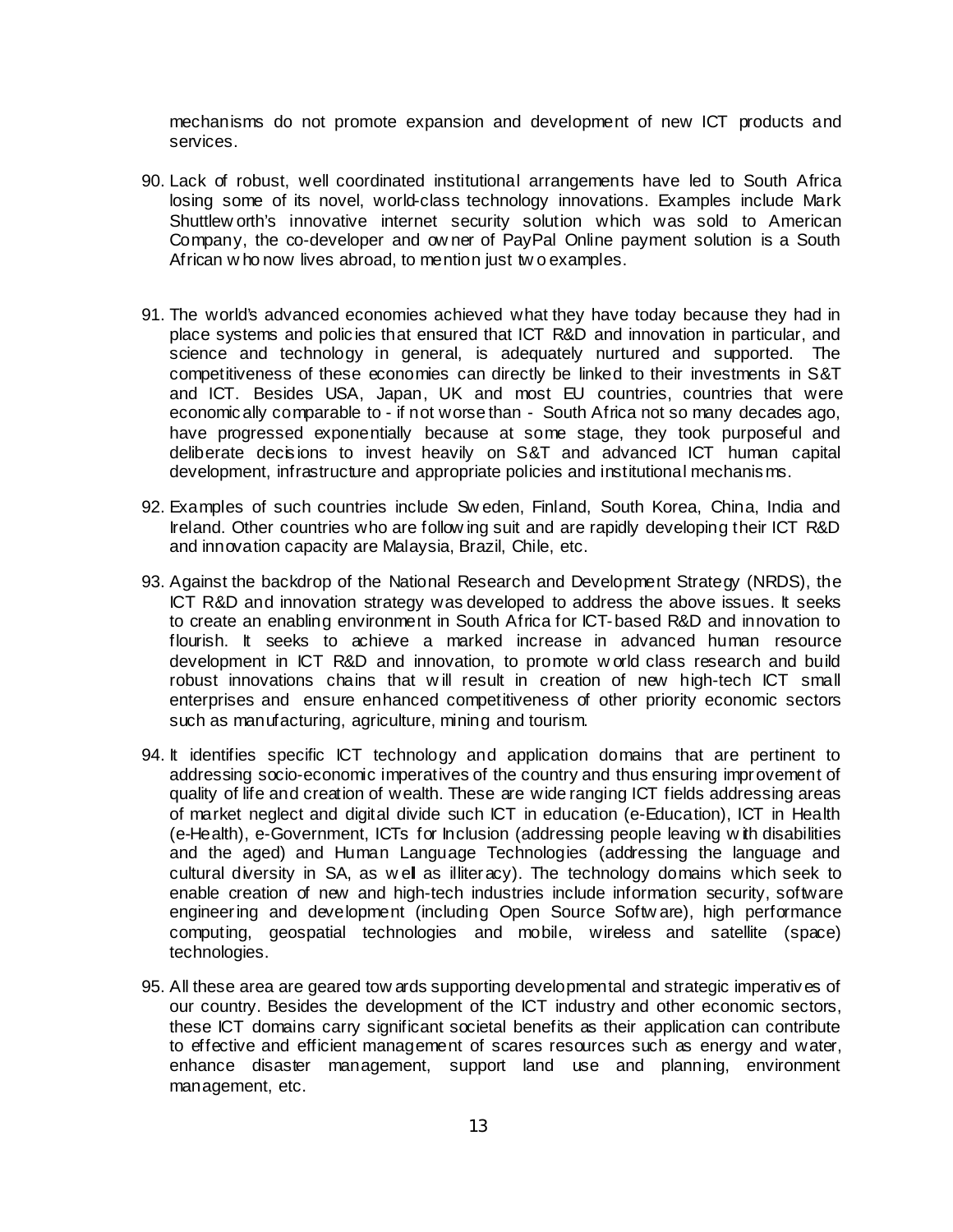- 96. The policy should therefore ensure that R&D and innovation is fully supported including in ICTs. The underlying critical success factors to achieve these ideals are marked increase in ICT R&D and innovation investment to support existing research programmes – and enable creation of new ones - and their grow th to critical mass levels through appropriate funding for R&D in higher education institutions, science councils and research institutions; building of research infrastructure; and attraction of foreign direct investment through various incentive schemes that w ill see large multinational ICT conglomerates setting up research and innovation facilities in South Africa (not just sales offices).
- 97. This should be coupled w ith development of effective and efficient institutional arrangements that ensure proper coordination and integration into government policies and programmes. Cooperation betw een and among government departments and agencies is particularly critical for the successful implementation of the ICT R&D and innovation.

## **BROADCASTING MATTERS**

- 98. The most pressing issue remains the migration of broadcasting services from analog to digital in an environment in which all South Africans should still receive broadcasting services on an equitable basis. There is a need to review the role of the public broadcasting system in order to determine a mandate of the public broadcaster that takes into consideration conditions under digital broadcasting that are fundamentally different to analog broadcasting in terms of the nature and extent of competition. With regard to broadcasting, national policy should prioritise the accelerated implementation of digital broadcasting migration plan taking into account the following:
	- Universal access to quality broadcasting services including children, women, regional, youth services and programming for people w ith disability, including mobile TV services
	- Quality broadcasting services that offer services in all the official languages of the republic
	- Competition in both the free to air and subscription markets
	- Community and regional television
	- The digital dividend be allocated appropriately to benefit community, public and commercial services and other electronic communication services
	- Digitisation and convergence takes into account the role of broadcasting as cultural industry
	- Public broadcasting should take advantage of digitisation to meet the diverse needs of South Africans including w omen, youth and children programming
	- Promote the provision of local content, including local drama, culture, education and language programming.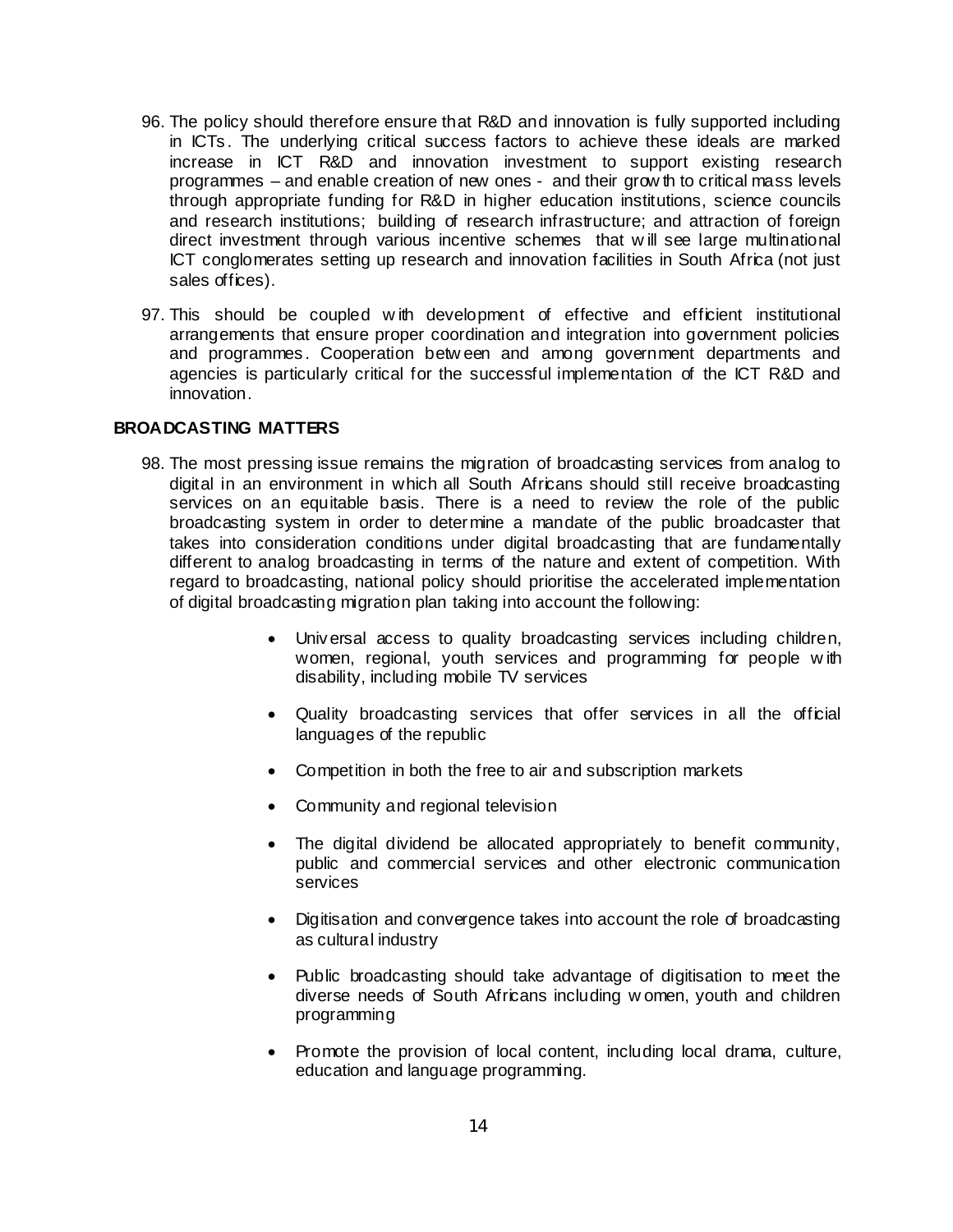## **POSTAL SERVICES**

- 99. The South Africa Post Office has 2500 post office outlets throughout the country. Postal sector remains a vital component of the communications infrastructure environment. For this reason, the sector should continue to expand its infrastructure into marginalised areas in the country.
- 100. This task is further motivated by the current role of the Post Office as a delivery platform for many government services, including acting as a pension payout outlet. In light of this role, the Post office should be capacitated to w ork w ith local government to enhance the delivery of services to communities. More specifically, the Post office should assist w ith revenue collections in local communities across the country.

#### **On Ownership and control**

- 101. Acknowledging the slow pace of transformation in this sector including ow nership of companies by black people, this sector has not adopted a common empow ernment charter that sets out targets and timeframes for achieving them. The ANC can mandate the State to adopt a policy that promotes transformation of the ICT sector as an economic sector in South Africa, prioritizing the ownership of businesses by particular black people in line w ith the black economic empowerment policy.
- 102. The investment by foreigners which takes over local businesses requires further policy discussions. The case in point is the sale of the Vodacom shareholding to the Vodafone which caused confusion as to which policies to prioritise between expanding and retaining local ow nership as opposed to attracting foreign investment in the sector. In this regard, the A NC must guide the country through a w ell though policy position that balances the two.

## **INSTITUTIONAL COORDINATION ISSUES**

- 103. Regarding institutional issues, and taking into account the decisions of the previous national conferences, the ANC should attend to the follow ing issues:
- 104. ICA SA, as the regulator, should be adequately capacitated to deal w ith challenges in the fast changing technological and market environment. National policy should explore the possibility of funding the regulator through license fees w ithout compromising the accountability of ICA SA to Parliament. An additional levy could be imposed on the operators to finance ICASA for this purpose in addition to the levy they pay for the use of the spectrum and licence fees.
- 105. To effectively enforce compliance, the Complaints and Compliance Committee (CCC) should be transformed into the ICT sector tribunal, in the same mould as the Competition Tribunal, to effectively enforce compliance w ith the law and regulations.

#### **STATE OWNED ENTERPRISES**

- 106. The state should integrate all its investments in the ICT sector to improve the delivery of services:
- 107. An audit on the performance of State Owned Enterprises should be conducted to